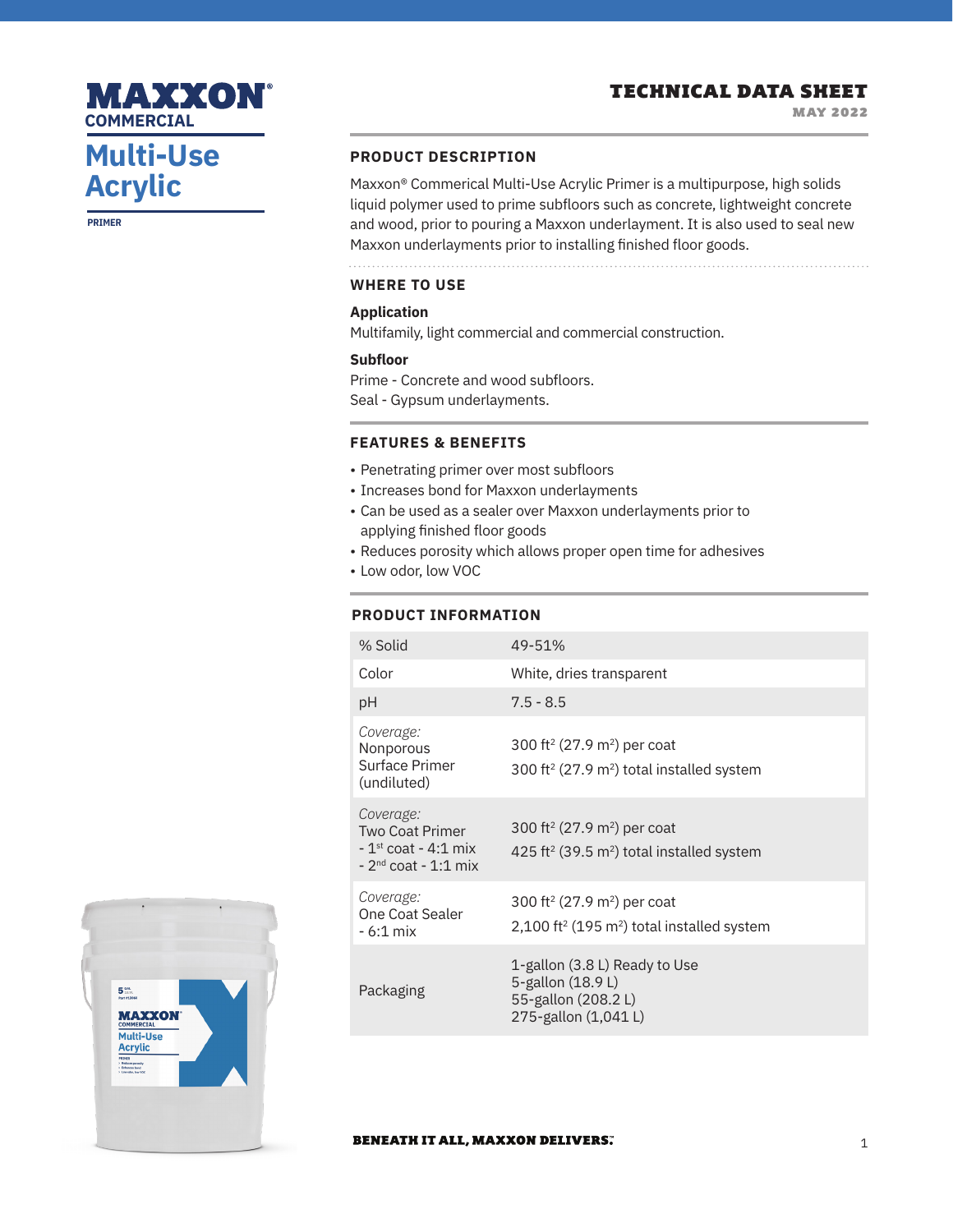MAY 2022

# **Multi-Use Acrylic**

MAXXON

**COMMERCIAL**

**PRIMER**

#### **INSTALLATION**

#### *Concrete, Wood & Maxxon Subfloor Preparation*

For all subfloors, building interior and floor should be maintained between 45 °F (7 °C) and 100 °F (38 °C) for at least 24 hours prior to installation and until primer has dried. Turn off radiant heat systems 24 hours prior to and after installation.

Subfloors must be absorbent, clean, dust-free, structurally sound and free of bond-breakers such as oil or grease, sealers or other contaminants that could prevent proper adhesion of the product (see Limitation 7).

All subfloors must be dry prior to priming. For concrete and Maxxon underlayment drying procedures and testing, refer to Maxxon® Underlayment & Finished Floor Goods Installation Procedures brochure at Maxxon.com.

### *Concrete Subfloor - Additional Preparation*

Concrete must comply with all industry standards, including, but not limited to, American Concrete Institute's (ACI) Guide to Durable Concrete. Soft or chalky material must be mechanically removed until hard substrate is exposed.

Cracks (not control joints) – clean and then brush material in, let dry and fill with cementitious patch.

#### **Tools**

- Mixing bucket
- Measuring container
- 1/4" nap roller
- Multipurpose sprayer (i.e. Hudson®-type sprayer)
- Deck brush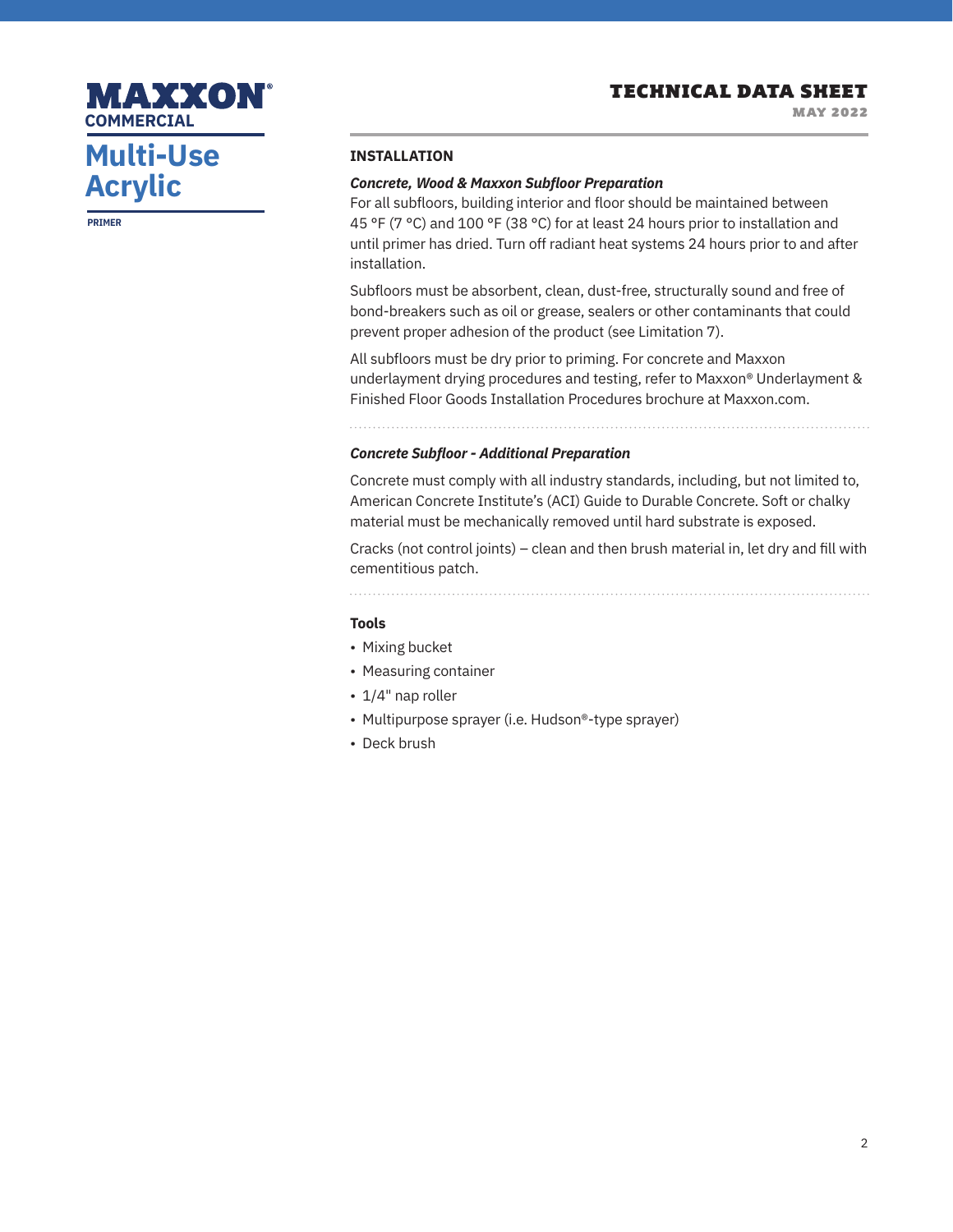MAY 2022

# **Multi-Use Acrylic COMMERCIAL**

MAXXON

**PRIMER**

#### **INSTALLATION** *Continued*

#### *Application as a Primer*

For application over interior concrete, lightweight concrete, and wood subfloors, two coats of Maxxon Commercial Multi-Use Acrylic Primer are required.

#### *First Coat*

**Mix Ratio:** Dilute Maxxon Commercial Multi-Use Acrylic Primer 4:1 (4 parts potable water to 1 part concentrate). Depending on the type of porosity of the subfloor, dilution ratios and coverage may have to be adjusted.

**Application:** Roll, spray or broom-apply the diluted Maxxon Commercial Multi-Use Acrylic Primer onto the subfloor at approximately 300 ft<sup>2</sup>/gal (7.3 m<sup>2</sup>/L). One gallon of material diluted 4:1 will cover approximately 1,500 ft<sup>2</sup> (55.7 m<sup>2</sup>). Allow first coat to dry to the touch prior to applying second coat. When dry, the Maxxon Commercial Multi-Use Acrylic Primer will turn from white to clear.

#### *Second Coat*

When the first coat of Maxxon Commercial Multi-Use Acrylic Primer has thoroughly dried, apply the second coat to the subfloor.

**Mix Ratio:** Dilute Maxxon Commercial Multi-Use Acrylic Primer 1:1 (1 part potable water to 1 part concentrate).

**Application:** Roll, spray or broom-apply the diluted Maxxon Commercial Multi-Use Acrylic Primer onto the subfloor at a rate of approximately 300 ft<sup>2</sup>/gal  $(7.3 \text{ m}^2$ /L). One gallon of material diluted 1:1 will cover approximately 600 ft<sup>2</sup>  $(55.7 \text{ m}^2)$ . Allow the second coat to dry before installing Maxxon underlayment, typically 1 hour. When dry, Maxxon Commercial Multi-Use Acrylic Primer will turn from white to clear. During drying, protect the floor from contamination of dust and dirt. Prior to underlayment installation, inspect the floor. If significant amounts of dust and dirt are present, the substrate surface must be broom cleaned, and an additional application of 1:1 diluted Maxxon Commercial Multi-Use Acrylic Primer must be applied.

#### *Application as a Primer over Non-Porous Surfaces*

Apply Maxxon® Commercial Multi-Use Acrylic primer (undiluted) at a coverage rate of 300 ft<sup>2</sup> per gallon. Install a Maxxon underlayment according to the installation instructions on the specific product's Technical Data Sheet.

#### *Application as a Sealer*

Mix Maxxon Commercial Multi-Use Acrylic Primer 6:1 (6 parts potable water to 1 part concentrate). Roll, spray or broom-apply the diluted Maxxon Commercial Multi-Use Acrylic Primer onto the subfloor at a rate of approximately 300 ft<sup>2</sup> per gallon (7.3 m<sup>2</sup>/L). One gallon of material diluted 6:1 will cover approximately 2,100 ft<sup>2</sup> (195.1 m<sup>2</sup>). Allow Maxxon Commercial Multi-Use Acrylic Primer to dry clear (approximately 1-2 hours) prior to applying floor-covering adhesive.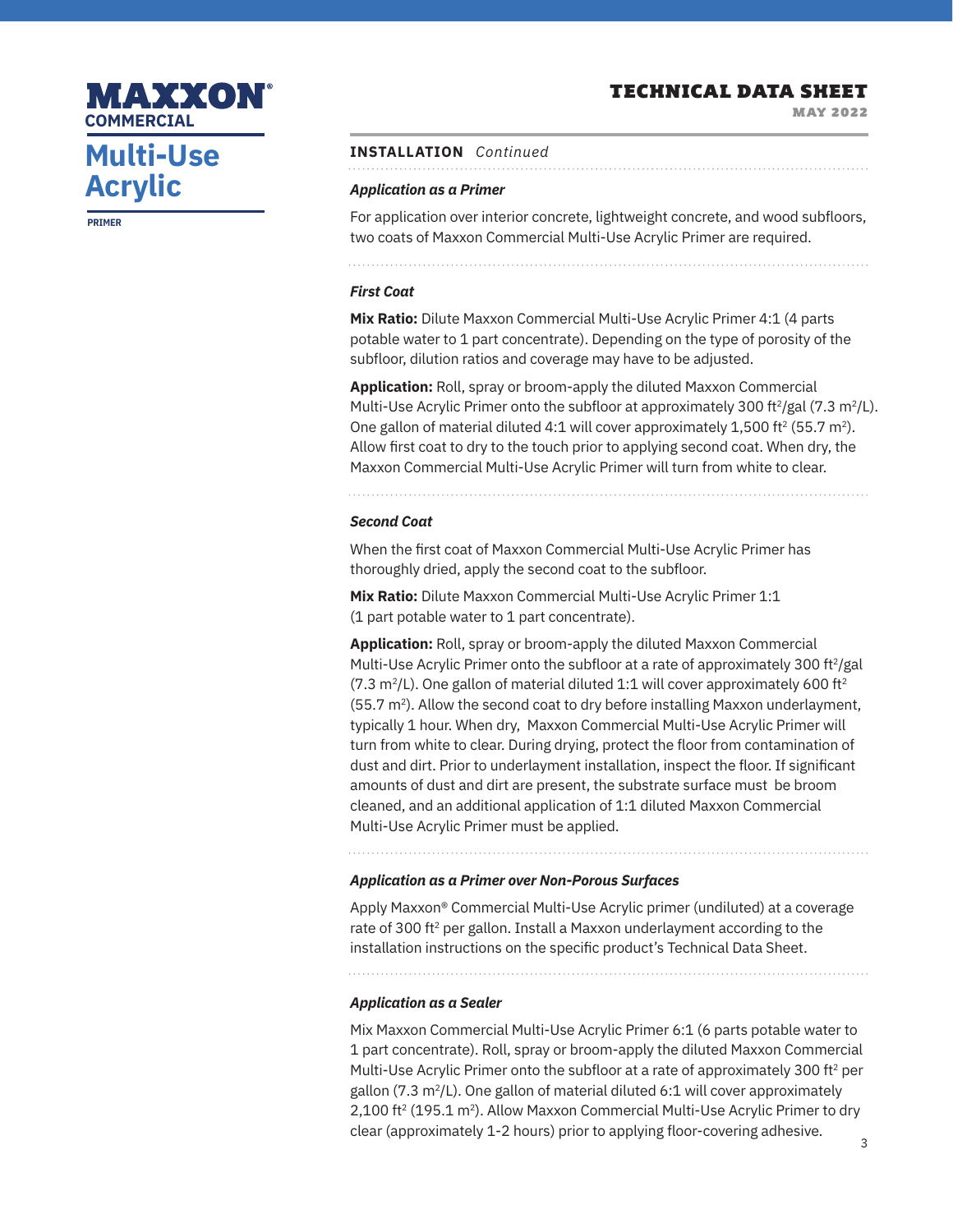MAY 2022

# **Multi-Use Acrylic**

MAXXON

**COMMERCIAL**

**PRIMER**

#### **LIMITATIONS**

For questions regarding these limitations or for applications other than those described herein, contact Maxxon Corporation at (800) 238-8461.

- 1. For interior use only.
- 2. Do not allow the product to freeze.
- 3. For use over subfloors containing asbestos, contact Maxxon Corporation.
- 4. Do not use if ambient and/or concrete surface temperatures are below 45 °F (7 °C) or above 100 °F (38 °C).
- 5. If desired, construct a mock-up to verify compatibility with finished flooring.
- 6. For on or below grade applications, contact Maxxon Corporation.
- 7. Do not clean subfloors with oil-based or silicone-based sweeping compounds. These compounds leave a film on the subfloor surface that will interfere with bond development. Instead, use a vacuum with a HEPA filter to clean the subfloor.

#### **UNDERLAYMENT AND FLOOR COVERING INSTALLATION CONSIDERATIONS**

Once Maxxon Commercial Multi-Use Acrylic Primer has dried, underlayment installation can proceed per manufacturer's directions/requirements. Refer to the specific technical data sheet for the underlayment being installed.

If Maxxon Commercial Multi-Use Acrylic Primer is being used as a sealer, flooring installation can proceed per manufacutrer's directions/requirements as soon as the primer is dry. Refer to Maxxon Underlayment & Finished Floor Goods Installation Procedures brochure at Maxxon.com for more information.

#### **CLEAN-UP**

Clean tools with soap and water immediately after use. Dispose of all materials in accordance with local, state, and federal regulations. Smaller quantities of left-over product can be disposed of with household waste. Refer to the product SDS for additional information.

#### **STORAGE AND DISPOSAL**

Store in original sealed packaging in a cool, dry environment. Recommended storage temperature range of 45 - 100 °F (7 - 38 °C), keep from freezing. Dispose of contents and container in accordance with all applicable regulations. Unopened product shelf life is 12 months.